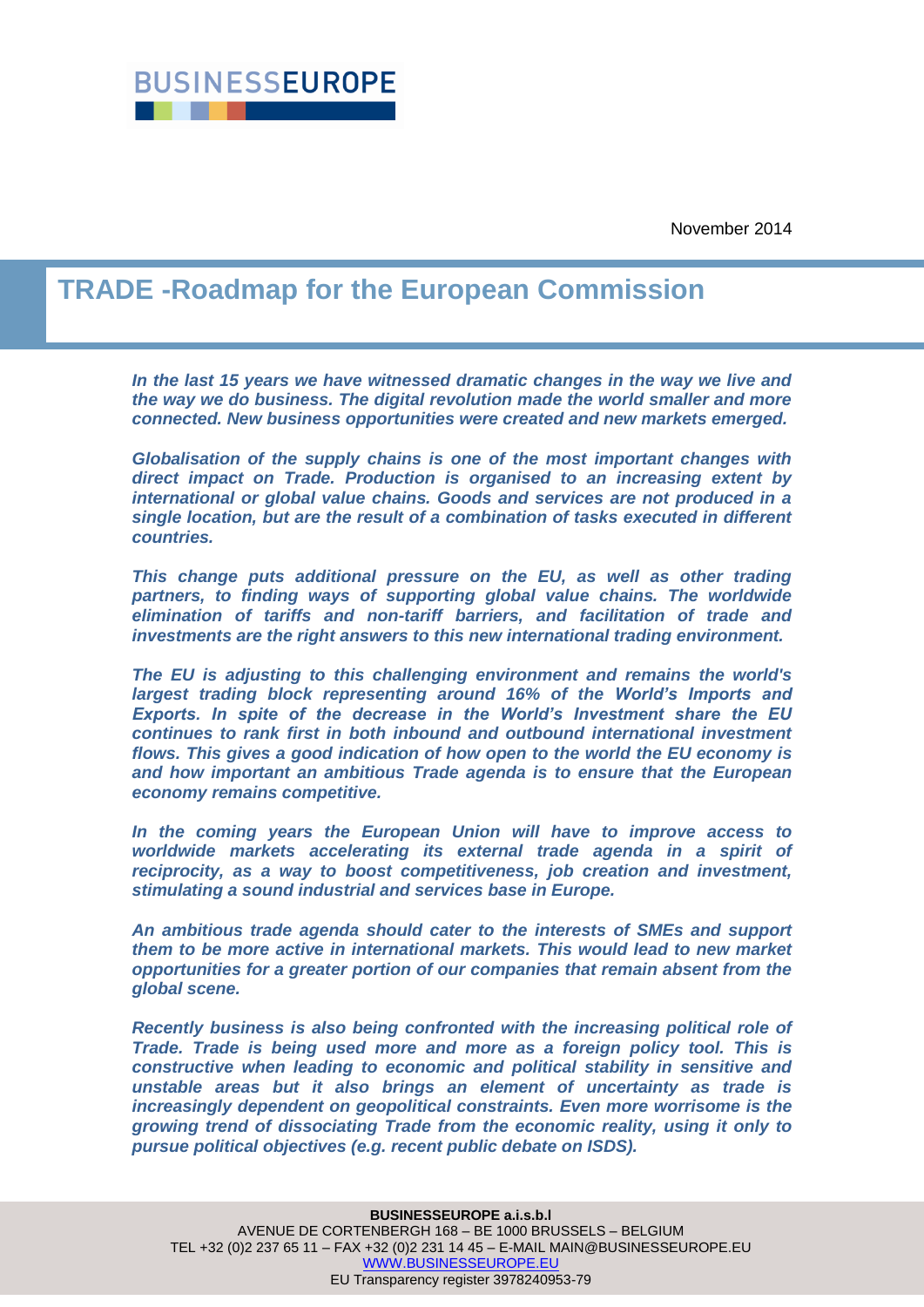

## **a) Bilateral Trade Negotiations**

## **TTIP**- *conclude the negotiations ensuring a high level of ambition and maintaining a deep and comprehensive scope in the agreement*

The transatlantic economy is already the largest market in the world, and the most integrated one both in terms of trade as well as investment. The dominant size and wealth of the transatlantic economy implies that the relationship between the EU and the US also shapes the global economy as a whole

TTIP- Transatlantic Trade and Investment Partnership is a unique opportunity for the EU and US to give the world a strong signal that growth and wealth can be achieved through free trade and investment. Furthermore, TTIP should reinforce the long standing political and strategic ties between the EU and the US.

Tariffs are only one of the existing barriers that hinder transatlantic trade and investment from reaching its full potential as they are often replaced by more complex barriers resulting from divergent regulations, different standards, complex custom procedures, investment limitations, local content requirements, etc. Regulatory obstacles, including in services or procurement, are particularly important for SMEs and they should be suitably addressed in TTIP to generate real market gains for our companies. This will lead to more prosperity by bringing new opportunities for small, medium and large companies through a better access to each other's markets (e.g. procurement), regulatory cooperation and trade facilitation.

This is why an ambitious and comprehensive agreement has to go beyond the elimination of tariffs in order to overcome these existing barriers and prevent new ones from being created. The agreement should ultimately aim to establish a more integrated and balanced transatlantic market including a chapter or specific provisions on Energy that address existing export restrictions in the US.

This will not only reduce the costs of doing business and further enhance trade and investment on both sides of the Atlantic but it will also potentially lead to the establishment of world class rules and standards in a number of areas including product safety, environment, social, investment, public procurement, IPR, etc.

Given the scope and ambition of the EU/US negotiations and the normative influence of the US and the EU on third countries, it is important that the negotiations allow for developing and improving common work and approach in certain key areas (e.g. raw materials, energy, counterfeiting and new technologies).

In BUSINESSEUROPE we believe TTIP should remain a far reaching agreement, one that can set high level standards on a global scale, including on Investment Protection and ISDS- Investment to State Dispute Settlement Mechanism. We are confident the EU and the US will be able to design an ISDS that is well balanced, responding to legitimate concerns expressed by civil society, at the same time providing businesses a well-defined investment framework able to respond to 21rst century challenges.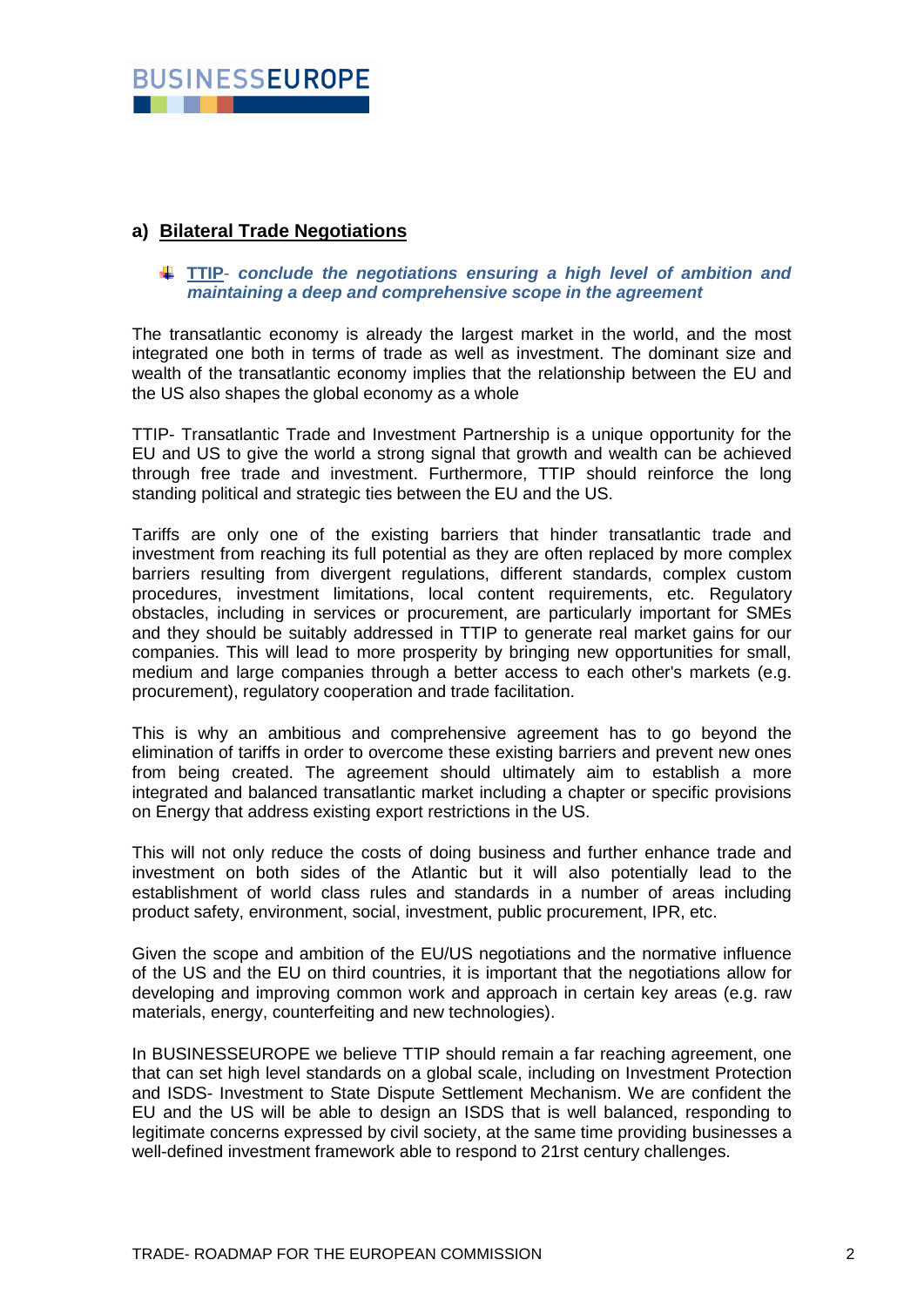

#### **Canada***- the agreement should be approved in its present comprehensive form paving the way for an extended EU-North American market in the future*

This is the most ambitious and comprehensive agreement ever negotiated by the EU or by Canada and the first the EU concludes with a Western economy. The negotiation results are overall very positive for the EU side with important gains in key areas like: **(a)** Public Procurement with engagements of clear importance to the EU made possible thanks to provinces being sitting at the negotiating table; **(b)** Geographical Indications with the EU managing to obtain an unprecedented level of protection in a GIs adverse culture; **(c)** Ambitious and high quality intellectual property outcome, particularly for the innovative life sciences industry; **(d)** Good and balanced market access results both for industrial goods, services and agriculture. In many of these areas CETA could be a standard for the on-going TTIP negotiations.

CETA also includes an Investment chapter with provisions on investment protection comprising ISDS- Investment to State Dispute Settlement Mechanism. The agreement was negotiated within the mandate given to the European Commission by Member States.

The EU should avoid at all cost reopening the negotiations to exclude parts of the agreement, like ISDS. This would destroy the negotiation balance in CETA that took 5 years to achieve. Such a decision would also be detrimental to the image of the EU as a reliable and credible negotiating partner.

## **Japan***- ensure the FTA addresses existing Non-Tariff Barriers and that we find a long lasting solution to avoid future problems*

The FTA with Japan should both remove classical barriers to trade and also be forward-looking. An ambitious result means a balanced agreement with specific, substantive and non-discriminatory measures to open markets.

The focus of the negotiations must be given to the removal of non-tariff barriers such as divergent standards or supplementary testing requirements. The agreement should also lead to liberalisation in services, investment and public procurement markets both at central and sub-central levels addressing long standing issues like the Operational Safety Clause.

Furthermore it is important that tariff liberalization and the removal of non-tariff barriers are closely connected as tariffs are not equally distributed on both sides.

In order to avoid future problems long lasting solutions need to be found. This is why BUSINESSEUROPE wants to include a mechanism in the agreement which prevents risks of future regulatory differences and facilitates an on-going dialogue between public authorities as well as business on both sides.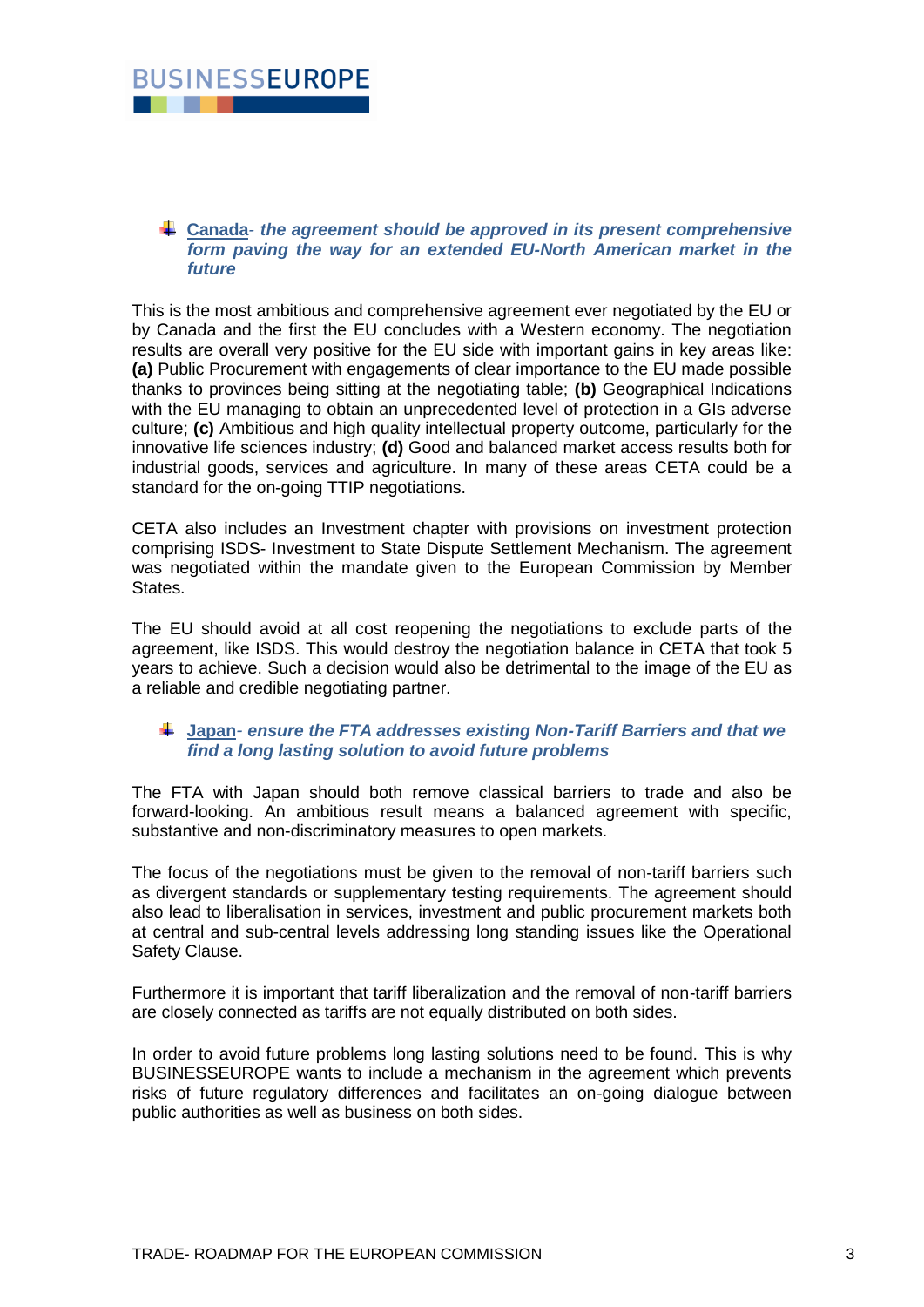

## **China**- *the Investment Agreement should be far reaching both in terms of market access as well as protection of investors (e.g. ISDS)*

BUSINESSEUROPE strongly supports the negotiations launched in 2013 for a Bilateral Investment Agreement, which would enhance legal certainty for both sides. To make it effective provisions should include a broad definition of investment, covering preestablishment (market access) and post-establishment (investment protection, particularly against expropriation) for all sectors of business. Furthermore, to guarantee the agreement's effectiveness, relevant enforcement mechanisms such as an investor-to-state dispute settlement system must be included.

Additionally we must not overlook other important aspects that have an impact on the EU-China trade and investment relations - e.g. the accession of China to WTO's Government Procurement Agreement, and we must ensure the business environment in China is conducive to foreign trade and investment.

## **India and Mercosur**- *these important negotiations are in a standstill for different reasons and we need to make sure that progress is made considering the importance of the markets*

Negotiations with *India* have been stalled for some time. Nonetheless it remains a key EU trade partner due to its large population and its emergence as a global player. Therefore it has an impact on global trade and can also serve as model for other countries.

BUSINESSEUROPE supports an ambitious EU-India Free Trade Agreement, provided it delivers significant market access and investment improvements for European businesses. In this context we urge the European Commission to engage with the new Indian government to solve outstanding trade issues European companies are confronted with at all levels (national and local).

The new political situation in India might be a good opportunity to re-launch bilateral dialogue to discuss key areas such as tariff reduction / elimination, non-tariff barriers, investment, opening up of services markets, procurement, and IPR in particular.

On Mercosur BUSINESSEUROPE continues to be very much engaged in the successful conclusion of a free trade agreement. In the meantime we favour a comprehensive assessment of our trade and investment relations focusing on Argentina and Brazil. This would allow the EU to define a road-map with concrete actions aimed at improving the business environment for EU companies in the short to medium term independently of the free trade negotiations outcome.

## **ASEAN***- advance the current negotiations with individual ASEAN countries also trying to bring to the negotiating table key countries like Indonesia*

Today the ASEAN region is already a key trade and investment destination for European companies. In the years to come the area will become even more important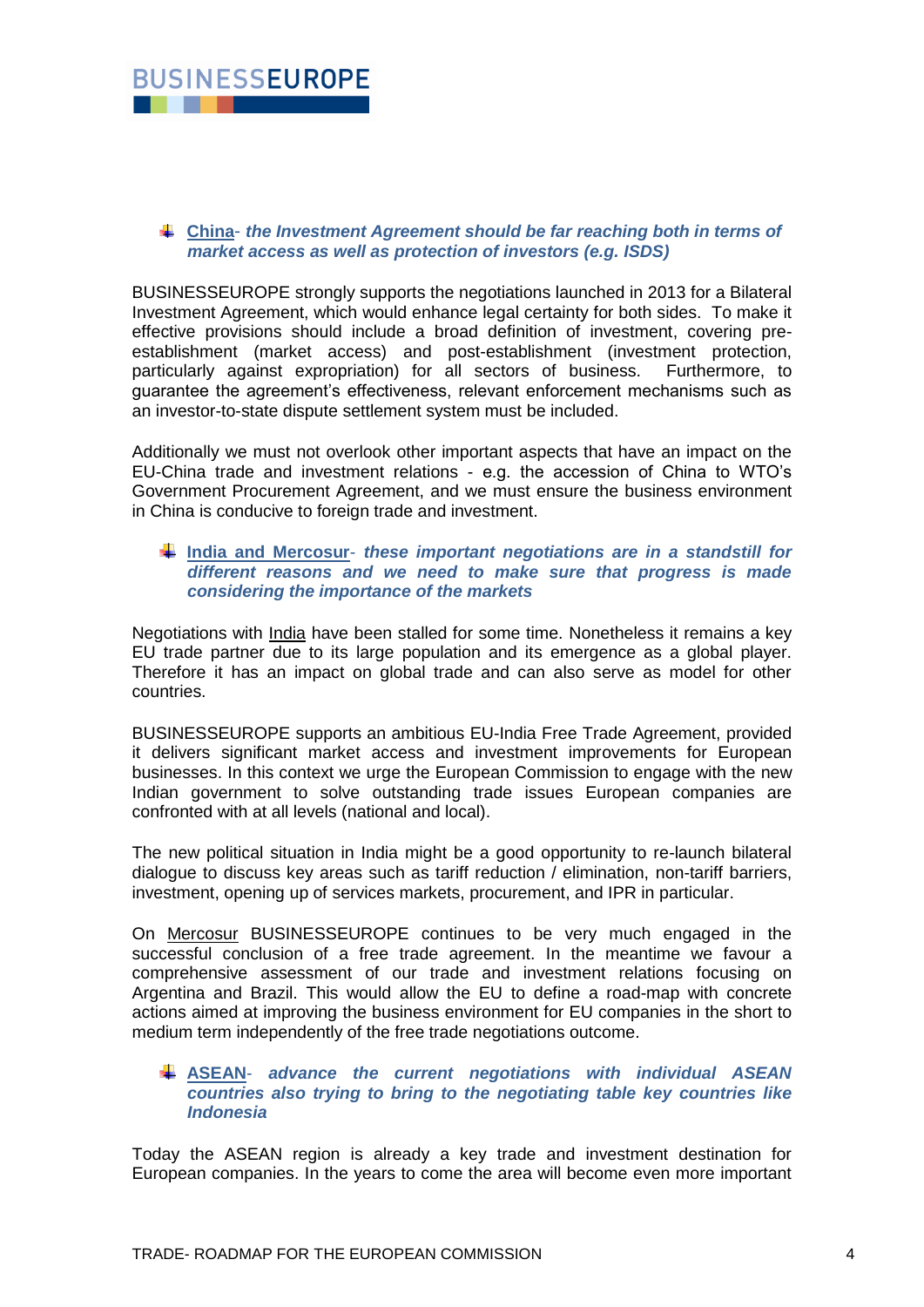

with the expected economic growth of some of its most dynamic markets. Concluding comprehensive and ambitious free trade and investment agreements with individual ASEAN countries should remain a priority with the final goal of promoting an EU-ASEAN enhanced trade and investment area.

## **AFRICA**- *is becoming an important trade and investment destination for the EU*

The EU should follow suit with the negotiations on the Economic Partnership Agreements (EPAs) at the same time encouraging further regional integration among African countries through the elimination of tariff and non-tariff measures as a way to enhance trade and investment in the region.

**Review process***- adjusting older FTAs to a new trade and investment reality*

The EU is currently negotiating a new generation of bilateral trade agreements that take into account the changes in world trade. It is desirable that in parallel the European Union starts the process of reviewing old FTAs in order to adapt them to this new reality (e.g. Chile, Mexico).

- **b) Eastern Europe/ Russia/ Mediterranean countries-** *ensure the EU has a trade and investment policy that promotes the economic development and political stability in the countries in the vicinity of the EU (East, Mediterranean and Northern Africa)*
	- **Eastern Europe** *BUSINESSEUROPE trusts the signature of Deep and Comprehensive Free Trade Agreements between the EU and Eastern Partnership (EaP) countries will contribute to the promotion of economic growth in the area and in the long term lead to increased political stability.*

Improving the overall business climate and stimulate bilateral investments in the area is key to promoting social cohesion and establishing closer ties with the EU.

Due to the importance of those relations BUSINESSEUROPE is an active supporter of the Eastern Partnership Business Forum which provides a platform for business and political leaders to exchange views on how to best promote the Eastern Partnership, through strengthening bilateral and inter-regional trade and economic relations.

Considering the current political situation in Ukraine and to maximise the positive outcome of the DCFTA we view the on-going consultations between EU, Ukraine and Russia as a way to ensure the agreement will be implemented in a more efficient and swift manner.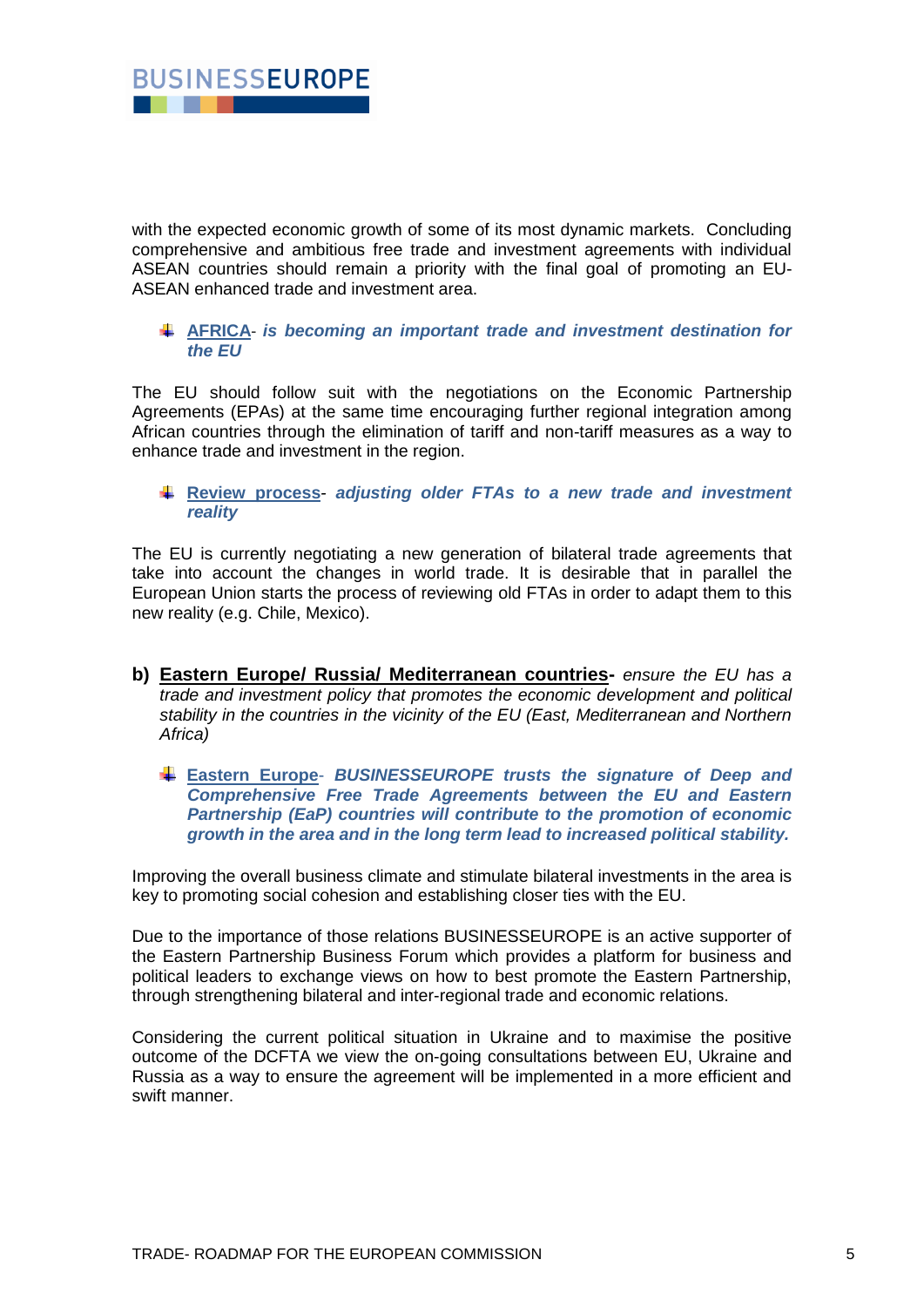

#### **Russia- the EU should maintain open dialogue with the aim of solving increasing trade problems and disputes at WTO level including with the Eurasian Customs Union**

As Russia does not implement certain WTO rules and adopts measures which are non-WTO compliant we need to find ways to address the problems effectively without jeopardizing the overall trade and investment relations with Russia. To complement WTO's accession Russia is also expected to join the Government Procurement Agreement.

Trade and economic relations have also been under additional pressure due to the difficult political situation. BUSINESSEUROPE recognizes the challenging political environment in the EU-Russia relations and hopes a viable solution is found rapidly. As business representatives, we will keep the communication channels with Russian business open.

## **Mediterranean countries- the EU should conclude the on-going negotiations to establish deep and comprehensive free trade agreements.**

It is important to ensure political and economic stability in the countries in the region, that a deep and fully fledged Euro-Mediterranean Free Trade Area is in place. Deeper economic and industrial integration in the region is needed and the implementation of the Pan-Euro-Med system of cumulation of origin is of paramount importance to this end.

- **c) Multilateral Trade Negotiations-** *WTO would be the preferred option to ensure an overall improved access to markets*
	- **Effective implementation of the Trade Facilitation Agreement**

BUSINESSEUROPE very much welcomed the conclusion of the Trade Facilitation Agreement as it provides concrete and substantial benefits for both developed and developing countries and has strengthened the WTO as an institution. Now a lot depends on its effective implementation that should not be conditioned to other aspects of the Bali package. WTO members should commit to an ambitious implementation calendar limiting the number of provisions that will be excluded or implemented at later stage.

Reaching a deal on the outstanding core Doha issues, such as improved market access for industrial and agricultural goods, services or subsidy rules remain an important and challenging task, irrespective the successful agreement of the Bali package.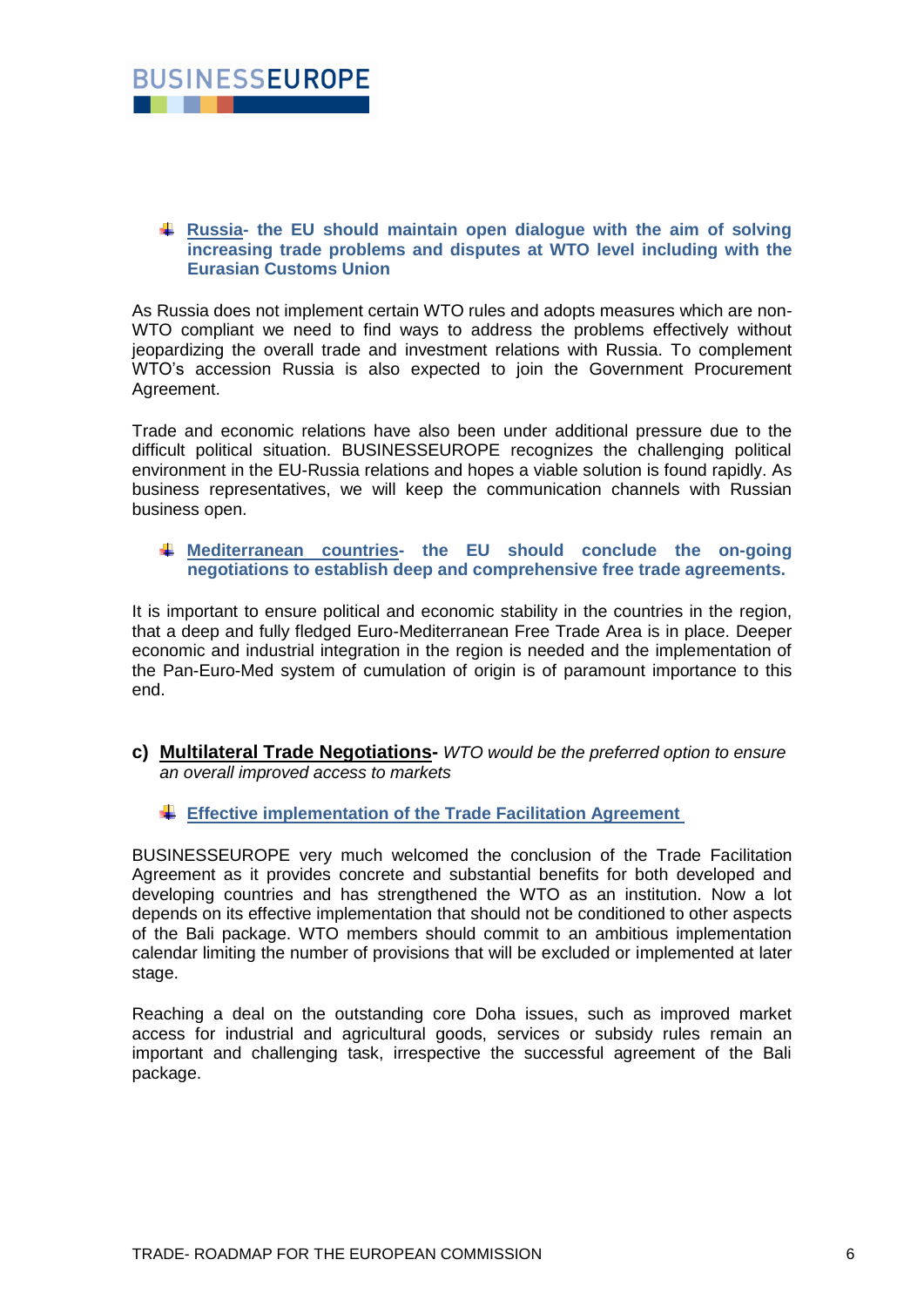

#### **Give WTO a more pro-active agenda**- **being through a revival of the Doha Agenda or through the adoption of a new agenda/work program that takes into account the new trade and investment world environment**

Today global production is organized by international or global value chains and this puts pressure on the WTO to find answers on how these supply chains can be better supported- competition and state-owned enterprises, export restrictions and access to raw materials or investment and government procurement are becoming increasingly important and should be addressed multilaterally. A trend has taken place to shift from the multilateral approach to the negotiation of bilateral and plurilateral agreements. These facts need to be taken into consideration when re-defining the WTO work program to ensure it addresses today and tomorrow's trade and investment challenges.

At global and regional level, comprehensive elimination of tariffs and non-tariff barriers, and facilitation of trade and investments are the right answers to this new international trading environment.

**Better coordination between different Bilateral and Plurilateral Agreements and the WTO market access strategy**

Currently WTO members are negotiating in parallel major bilateral (TPP, TTIP, EU-Japan, China-Japan-Korea) and plurilateral trade agreements (TISA-Services, ITA-Information Technology, EGI-Environmental Goods). The successful conclusion of these agreements is expected to bring substantial trade liberalisation. This is a positive step towards more open world markets and we hope it can impact positively multilateral trade negotiations. Therefore better coordination between the different agreements is essential.

## **d) Market Access Strategy**

**Ensure that market access problems are effectively addressed even in those countries that are not negotiating a bilateral agreement with the EU**

In countries with which the EU is not negotiating FTAs, European companies face market access problems. In this case, bilateral consultations should be further reinforced and international rules provided by the WTO and/or the OECD could be used as additional leverage.

To ensure that the Market Access Strategy is a truly results-oriented mechanism, different solutions should be pursued for FTA and non-FTA partners of the EU.

BUSINESSEUROPE supports the European Commission's Market Access Strategy but it is important to improve it and make it more relevant to challenges European businesses are facing abroad.

More specifically, BUSINESSEUROPE believes that the Commission's efforts should be further concentrated on the effective removal of market access barriers, through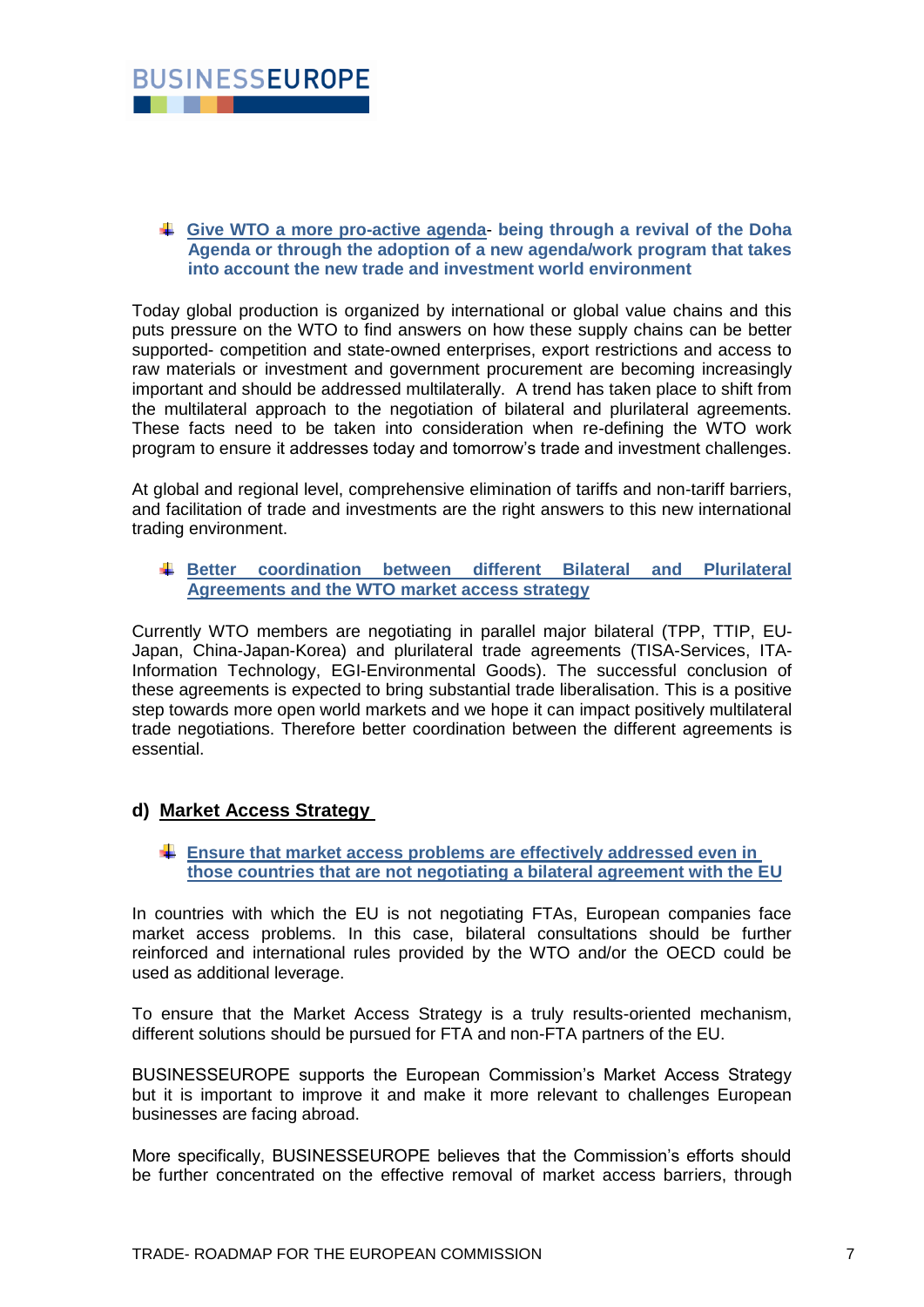

closer cooperation between the different players (Business, Commission and Member States) both in the EU and Third Countries and ensuring that resources are effectively allocated to this task both by the Commission as well as Member States. Special emphasis should be given to problems that affect in particular SMEs preventing them from entering new markets (e.g. complex customs procedures and rules, duplication of tests).

## **Monitor the implementation of the increasing number of Trade Agreements**

The EU is currently negotiating several Trade Agreements which are expected to enter into force in the coming years. In order to avoid or remove new barriers and provide efficient solutions a transparent and efficient mechanism to monitor the implementation of those agreements should also be further developed.

# **e) Sustainability and Responsible Sourcing**

**Industry is increasingly engaging in CSR activities and in ensuring that production and sourcing is done in a sustainable manner however, this has to take into account existing business realities and cost factors in particular for SMEs**

BUSINESSEUROPE overall welcomes the EU initiative on responsible sourcing but has some concerns regarding its practical implementation. The comprehensive nature of the initiative should be reaffirmed through concrete actions on the ground, effectively integrating trade with development, security and good governance policies. This means also ensuring full coherence with other plurilateral initiatives such as the OECD Due Diligence guidance on conflict minerals. Improving cooperation with other trading partners that play an important role in the mineral supply chain is also essential in order to achieve viable solutions.

The EU initiative should furthermore recognize and accept complementarity with existing schemes (binding and voluntary) in order to help business, especially SMEs, comply with responsible sourcing requirements without having to multiply their efforts and dedicate more valuable resources. European business is also concerned by the fact that the obligations for responsible importers under the EU initiative go beyond international standards, for instance as regards third-party auditing requirements, which may significantly increase implementation costs. .

The performance clause of the Commission's public procurement procedures is also potentially problematic for European companies. It is understandable that the measure seeks to boost the uptake of the EU initiative by importers. However, this constitutes an extremely complex and costly product-based approach that requires the origin of minerals to be retracted over the entire supply chain and any sourcing country due to the unclear definition of *"conflict zone".* As the original intention of the EU was to get round these approaches, which were particularly criticized after the adoption of the Dodd Frank Act section 1502, we would seek more clarifications from the part of the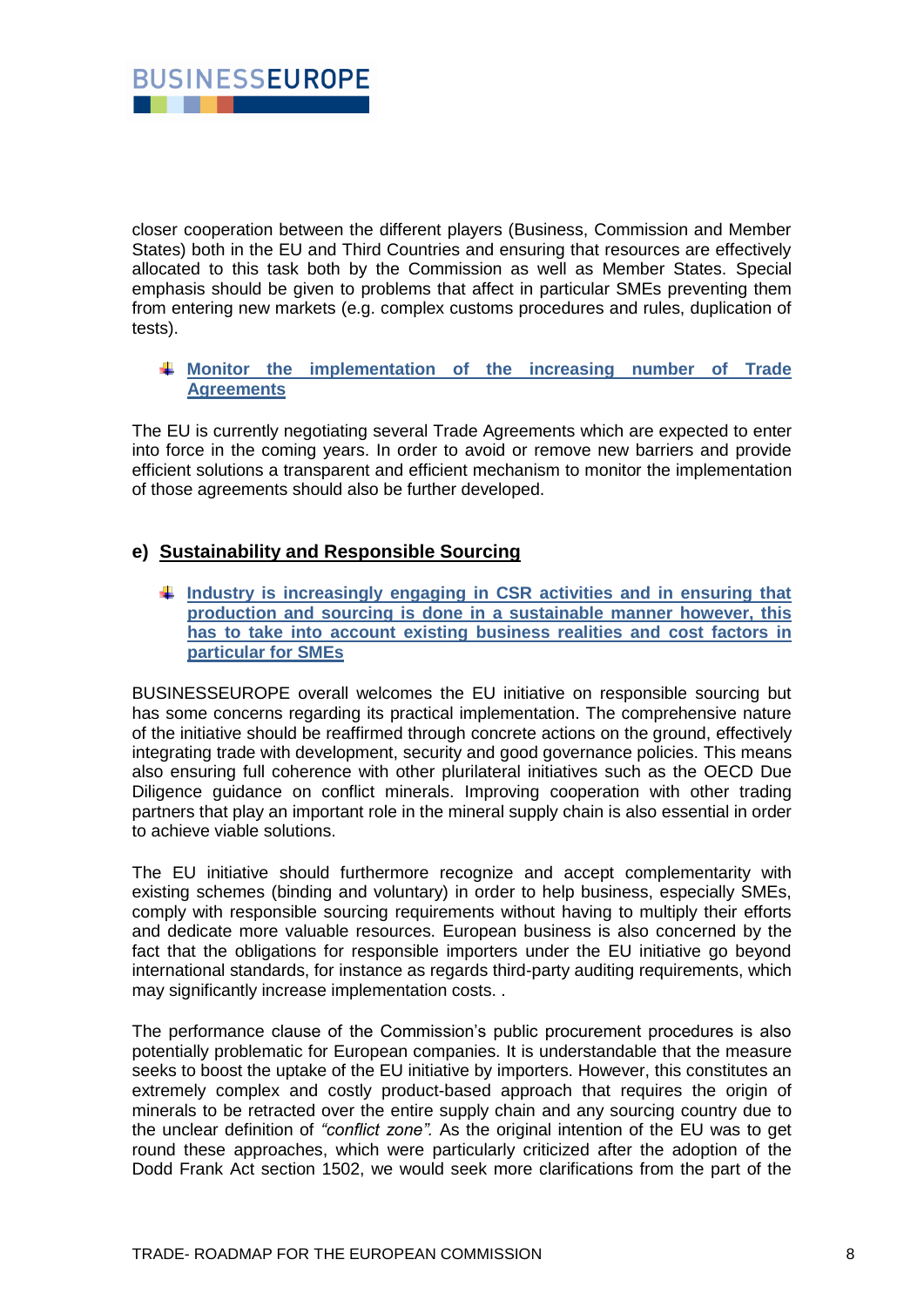

Commission on how this measure would help incentivize companies and how SMEs would be further supported in this context.

**The Sustainability Chapter is increasingly important in Trade and Investment Agreements but its scope should not jeopardize the main aim of the agreements** 

BUSINESSEUROPE believes that trade liberalization furthers the objectives of sustainable development, for instance through job creation or the easing of transfer of environment-friendly technologies. However, as the central goal of FTAs is to promote the liberalization of trade and investments, one should be careful to strike the right balance between trade liberalization on the one hand, and social and environmental provisions contained in the FTAs Sustainability Chapters on the other. BUSINESSEUROPE agrees that States should commit not to weaken or reduce existing protection level in order to attract investments, and maintain their autonomy to regulate in the area of social affairs and the protection of the environment. The structure of the sustainability chapter in the EU's FTA should also be clearly defined.

**f) A rules based system-** *the EU should have a state of the art framework to address anti-competitive practices from Third Countries*

In order to fight unfair trading practices by third countries reliable and effective trade defence instruments in full respect of WTO rules are essential.

The previous European Commission presented a proposal to modernise the EU Trade Defence Instruments based on three pillars, i.e. Basic Laws, Guidelines and practical self-help especially for Small and Medium sized companies. Irrespective of the final outcome of the modernisation process, BUSINESSEUROPE believes that the proposal as it stands should be seen and adopted as a package to ensure that all interests are equally taken on board and the final outcome is supported by all relevant parties.

**g) Customs-** *effective implementation of the Union Customs Code (UCC) with real simplification for companies*

Following the adoption of the Union Customs Code in 2013, focus is now that its effective implementation through the UCC Implementing & Delegated Acts leads to significant simplifications for business operators. Key issues are workable rules of nonpreferential origin, more facilitation for trustworthy companies (AEOs), no changes to customs valuation, and simpler and streamlined customs clearance procedures including centralized clearance and self-assessment. A successful implementation can translate into less administrative burden and costs for companies especially SMEs.

*\_\_\_\_\_\_\_\_\_\_\_\_\_\_\_\_\_\_\_*